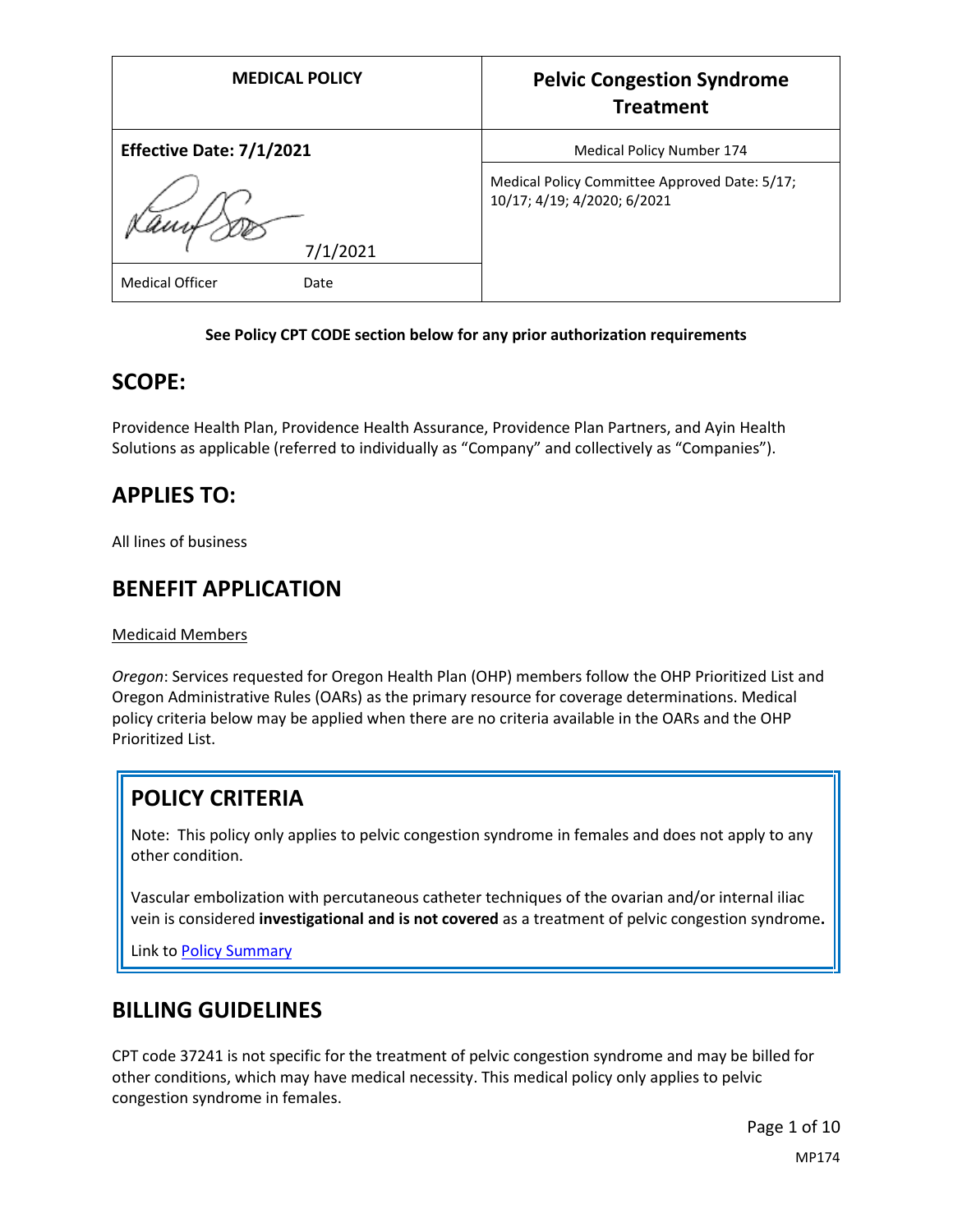CPT code 36012 may be billed in conjunction with 37241 for treatment of pelvic congestion syndrome in females, and therefore would be considered investigational per this policy.

The CPT code 75894 should not be billed in conjunction with 37241, as 75894 is considered a component of 37241. Therefore, if 75894 is requested with 37241 for pelvic congestion syndrome, then it will be denied as not separately reimbursable.

CPT code 37241 will be denied as investigational if billed with any of the following ICD-10 diagnosis codes:

- I86.2 Pelvic varices
- I87.2 Venous insufficiency (chronic) (peripheral)
- N94.89 Other specific conditions associated with female genital organs and menstrual cycle
- R10.2 Pelvic and perineal pain

# **CPT CODE**

| <b>All Lines of Business</b> |                                                                                                                                                                                                                                                                                                                                              |
|------------------------------|----------------------------------------------------------------------------------------------------------------------------------------------------------------------------------------------------------------------------------------------------------------------------------------------------------------------------------------------|
| condition.                   | No Prior Authorization Required<br>Note: This policy only applies to pelvic congestion syndrome and does not apply to any other                                                                                                                                                                                                              |
| 37241                        | Vascular embolization or occlusion, inclusive of all radiological supervision and<br>interpretation, intraprocedural roadmapping, and imaging guidance necessary to<br>complete the intervention; venous, other than hemorrhage (eg, congenital or acquired<br>venous malformations, venous and capillary hemangiomas, varices, varicoceles) |

## **DESCRIPTION**

#### Pelvic Congestion Syndrome

According to the ECRI Institute:<sup>1</sup>

"Pelvic congestion syndrome (PCS), also called chronic pelvic pain, is defined as continuous or intermittent noncyclic pain, localized to the pelvic region, which lasts for six or more months. PCS occurs when valves in the veins of the pelvic region leak and cause blood to flow backward and pool in the veins. Blood pooling in pelvic or ovarian veins may cause engorgement or thrombosis, causing pain and discomfort. Approximately one-third of all women will experience chronic pelvic pain in their lifetime; about 15% of outpatient gynecologist appointments are due to PCS, and the majority of patients are younger than 45 years of age. Risk factors associated with PCS include congestion of veins in the lower extremities, hormonal imbalance, multiple pregnancies, and polycystic ovarian syndrome.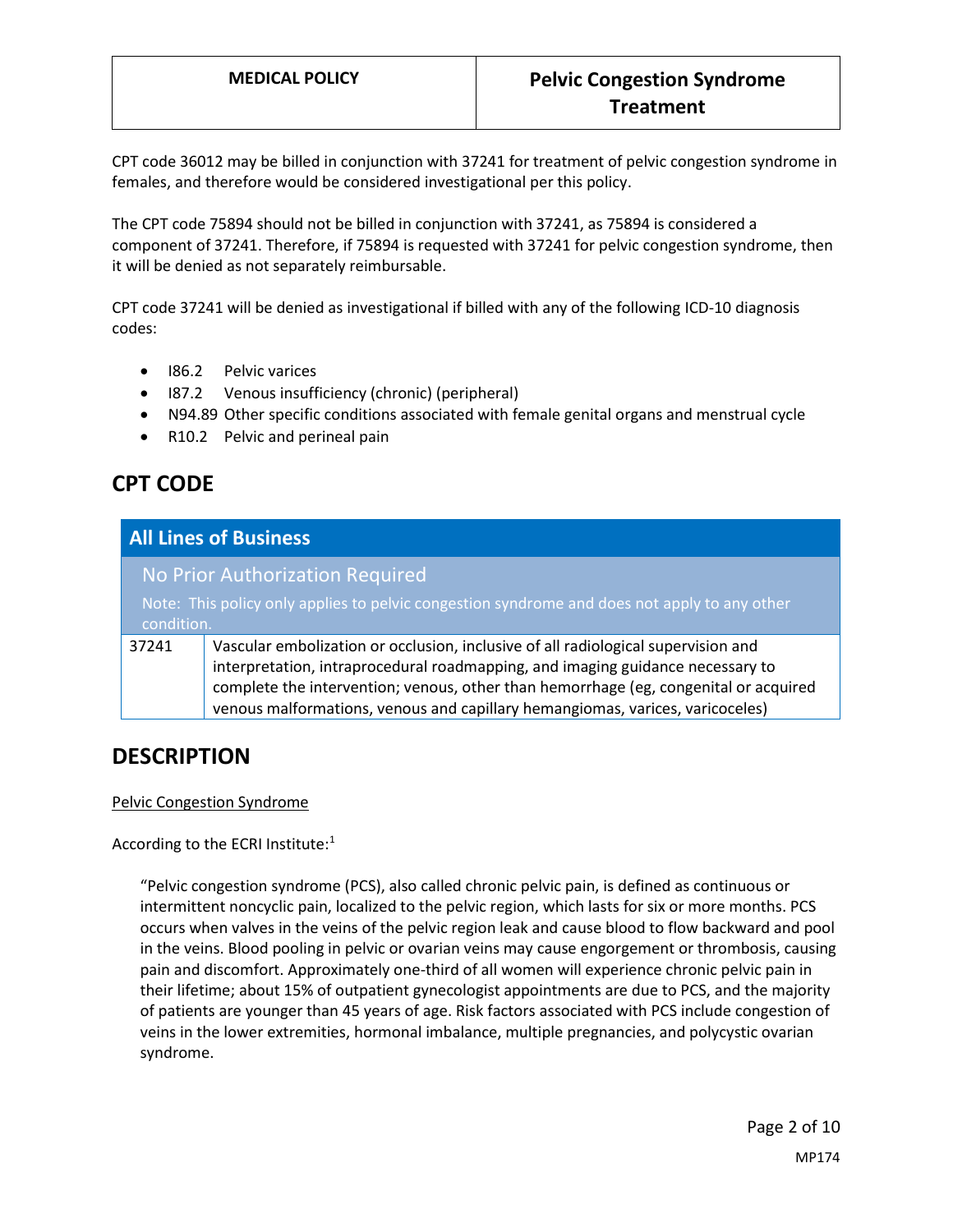Symptoms of PCS include the following:

- Pelvic pain that worsens toward the end of the day or after long periods of time standing
- Persistent lower-back pain
- Vaginal discharge
- Continuous or recurring pain for at least six months
- Initial sensation of fullness or heaviness, which can increase to severe pain, including during or after menstruation or intercourse

Imaging is performed to document characteristic pelvic venous changes. However, the presence of these abnormalities is not diagnostic."<sup>1</sup>

#### **Treatment**

There is no standard treatment for PCS, and optimum treatment is uncertain. Instead, therapy may be individualized and based on symptoms. Medical therapy with medroxyprogesterone acetate, etonogestrel insert, or gonadotropin-releasing hormone (GnRH) agonist is generally used as first line therapies for treatment of PCS. These therapies are low risk and non-invasive. Invasive treatments may be considered for patients who are refractory to medications, but the optimal therapy remains unknown. Methods such as sclerotherapy or embolization have been proposed as alternatives to surgical treatment.

The ECRI Institute describes the process of embolization of ovarian and internal iliac below:<sup>1</sup>

"Embolization of the ovarian vein and internal iliac veins, performed by interventional radiologists, is one procedure to treat these varicosities. During the embolization procedure, a catheter is guided to the affected vein and small coils are inserted to close off the vein. Blood flow is rerouted, reducing the pressure in the veins. Sclerosing agents, such as ethanol or sodium tetradecyl sulfate, may also be used to close the vein, either alone or in combination with the coils."<sup>1,2</sup>

### **REVIEW OF EVIDENCE**

A review of the ECRI, Hayes, Cochrane, and PubMed databases was conducted regarding the use of vascular embolization and occlusion procedures as a treatment for pelvic congestion syndrome. Below is a summary of the available evidence identified through March of 2021. Due to the large number of studies that have evaluated the use of vascular embolization and occlusion procedures as a treatment for pelvic congestion syndrome, only recent systematic reviews and randomized controlled trials are described in detail below.

Systematic Reviews and Technology Assessment

• In 2020, Hayes published a health technology assessment evaluating ovarian or internal iliac vein embolization for the treatment of pelvic congestion syndrome (PCS).<sup>3</sup> The authors identified 6 studies for the assessment: 1 randomized controlled trial (RCT) comparing ovarian venous embolization with hysterectomy and oophorectomy (n=106); 1 RCT comparing 2 devices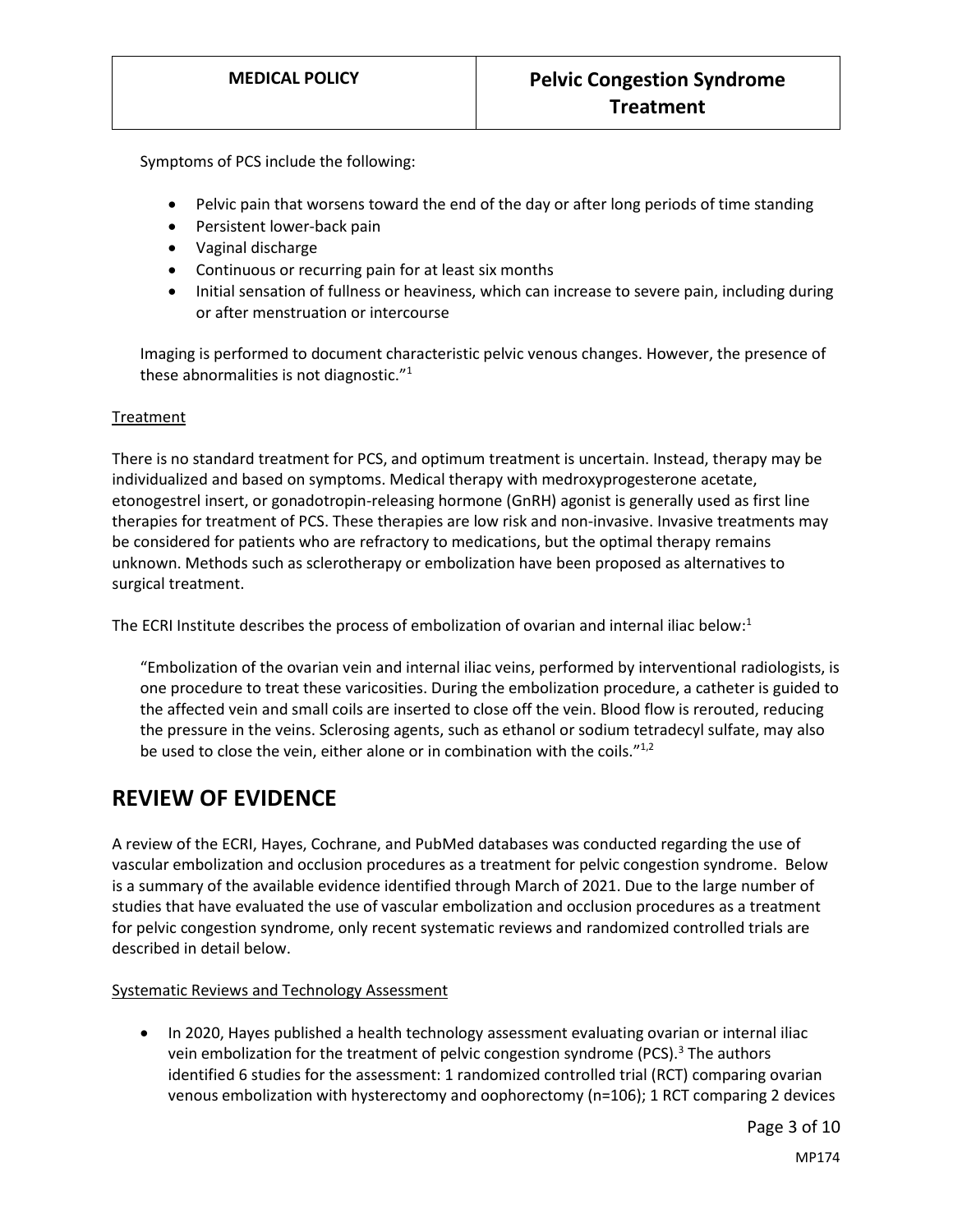used in embolotherapy, vascular plugs and fibered platinum coils (n=100); 2 pretest/posttest studies that compared baseline values prior to embolotherapy with follow-up values (n=127 and 202); 1 repeated measures time series (n=113); and 1 retrospective cohort study comparing embolotherapy alone with embolotherapy plus stenting, embolotherapy plus venoplasty, stenting alone, and venoplasty alone (n=227). Follow-up in this body of evidence ranged from 3 to 60 months. $3$ 

Of the 6 studies, 4 reported clinical success rates from 83% to 100% and a fifth study reported rates from 35% to 58%. Five studies found that embolization was able to significantly reduce pain scores from baseline while one RCT found no difference in improvement of pain scores. Most studies also reported improvement in dyspareunia, dysmenorrhea, and urinary urgency. Overall complications rates ranged from 3.8% to 22%.

Hayes concluded a **C rating (potential but unproven benefit)** due to a low quality body of evidence, limited evidence comparing embolization with other treatments, and short follow-up periods. Study limitations included observational study design, lack of comparison with other treatments, limited follow-up duration, loss to follow-up, and some concerns regarding precision. The authors recommended "studies comparing embolotherapy with other minimally invasive PCS treatments, such as ovarian vein ligation, are needed to ascertain the role of embolotherapy in PCS."<sup>3</sup>

- In 2015 Hansrani et al. published a systematic review that evaluated the effectiveness of transvenous occlusion as a treatment of chronic pelvic pain, including 12 case series and one randomized controlled trial (RCT) (N= 866 women).<sup>4</sup> Statistically significant improvements in pelvic pain were reported in nine of the 13 studies. Technical success was reported in 865 of 866 (99.8%) of women with low complication rates: coil migration in 14 women (1.6%), abdominal pain in ten women (1.2%) and vein perforation in five (0.6%). However, heterogeneous outcome measures prevented between-study comparisons or estimates of treatment effects. The one RCT included in the review, which reported that embolization resulted in significantly better pain reduction than hysterectomy, had significant limitations and was deemed of low quality. The authors noted that all 13 studies were of poor methodological quality, and most studies either lacked control groups or randomization, did not use objective outcome measures, and had inconsistent follow-up. The authors recommended that more high quality studies are needed that compare embolization, with other treatments.
- In 2016 Mahmoud et al. also published the results of a systematic review that evaluated vein embolization for PCS, including 20 case series (N=1081 patients).<sup>5</sup> The length of follow-up in the included studies ranged from one month to six years. Overall, 571 patients (88.1%) reported short-term symptom relief and 77 patients (11.9%) reported little or no relief. Seventeen studies (n=721 patients) reported symptom relief at 12 months. Only one study used a comparison group, but patients in it received conservative treatment because they were ineligible for vein embolization therapy, so outcomes based on intervention cannot be compared.
- In 2016, Champaneria et al. published a health technology assessment on behalf of the United Kingdom-based National Institute for Health Research Health Technology Assessment Programme that evaluated treatments for pelvic vein incompetence and chronic pelvic pain in

Page 4 of 10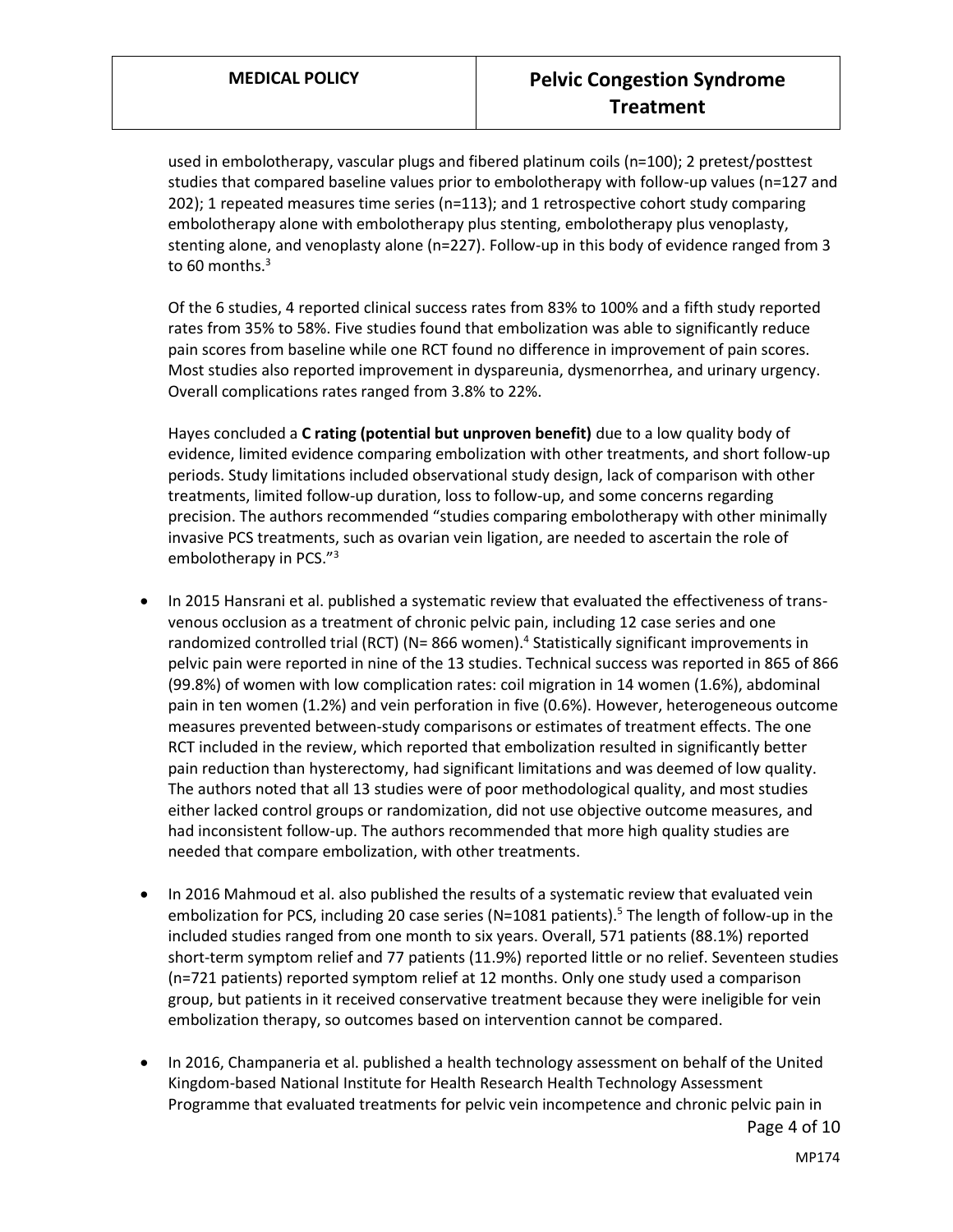women, including 21 case series and one poor-quality RCT.<sup>6,7</sup> Similar to the Hansrani review described above, the overall low quality and heterogeneity between included studies precluded a meta-analysis from being performed. However, the reviewers reported that approximately 75% of women who underwent embolization experienced substantial relief of pain that occurred early after treatment which was sustained. Adverse events noted included, transient pain following embolization and a <2% risk of coil migration.

No additional studies, trials or otherwise, were identified since the publication of the systematic reviews described above. Only key studies included in the systematic reviews are described in the following sections.

#### Randomized Controlled Trials (RCTs)

- In 2003, Chung and Huh published the results of an RCT that compared the efficacy of ovarian and/or internal iliac vein coil embolization to two different hysterectomy treatments (unilateral or bilateral ovary removal) for the treatment of PCS, including 106 patients refractory to medication.<sup>8</sup> Pain, as measured by visual analog scale (VAS) significantly improved 12 months post-procedure from 7.7 to 7.8 at baseline in all groups to: 3.2 in embolization patients (n=52); 4.6 in bilateral oophorectomy patients (n=27); and 5.6 in unilateral oophorectomy patients (n=27) (p<0.05 for the embolization group versus the surgical groups). Mean hospitalization times were 0.3 days for the embolization group versus 2.3 days for the surgery groups. To date, this RCT is the only RCT that has been published for embolization as a treatment for PCS and has a number of limitations including the following: the randomization protocol was not described, hysterectomy patients were not blinded to their treatment allocation; the sample sizes per group were small, and there was a discrepancy between reported outcomes within the publication.
- In 2017, Guirola et al. published one-year outcomes from a single-center RCT which compared two different embolization devices, fibered platinum coils (FPC) versus vascular plugs (VP), in 100 women with PCS.<sup>9</sup> Patients were randomized to either FPC (n=50) or VP (n=50). Clinical success and subjective improvement were not significantly different between treatment groups at 1-year follow-up (89.7% for FPCs vs 90.6% for VPs; p = 0.760). The investigators acknowledged that there were significant differences between groups in age and pre-treatment VAS scores, both of which were slightly higher in the VP group despite randomization. Longer-term outcomes are needed to evaluate embolization procedures for the treatment of PCS.

#### Nonrandomized Studies

 In 2006, Richardson and Driver published the results of a retrospective study that compared patient-reported VAS scores from ovarian vein coil embolization and sclerosis to that of surgical ligation.<sup>10</sup> Seventy one patient surveys were conducted on average 69 months (range 2 to 156) post-procedure and were focused on VAS for pain. The surgical group included both a historical group and a group treated contemporaneously with the embolization group. Approximately 50% of the surgical group and 75% of the embolization group responded to the questionnaire. Because of the inclusion of the historical surgery group, the mean overall follow-up was 99 months for the surgical group and 22 months for the embolization group. Mean pain scores on

Page 5 of 10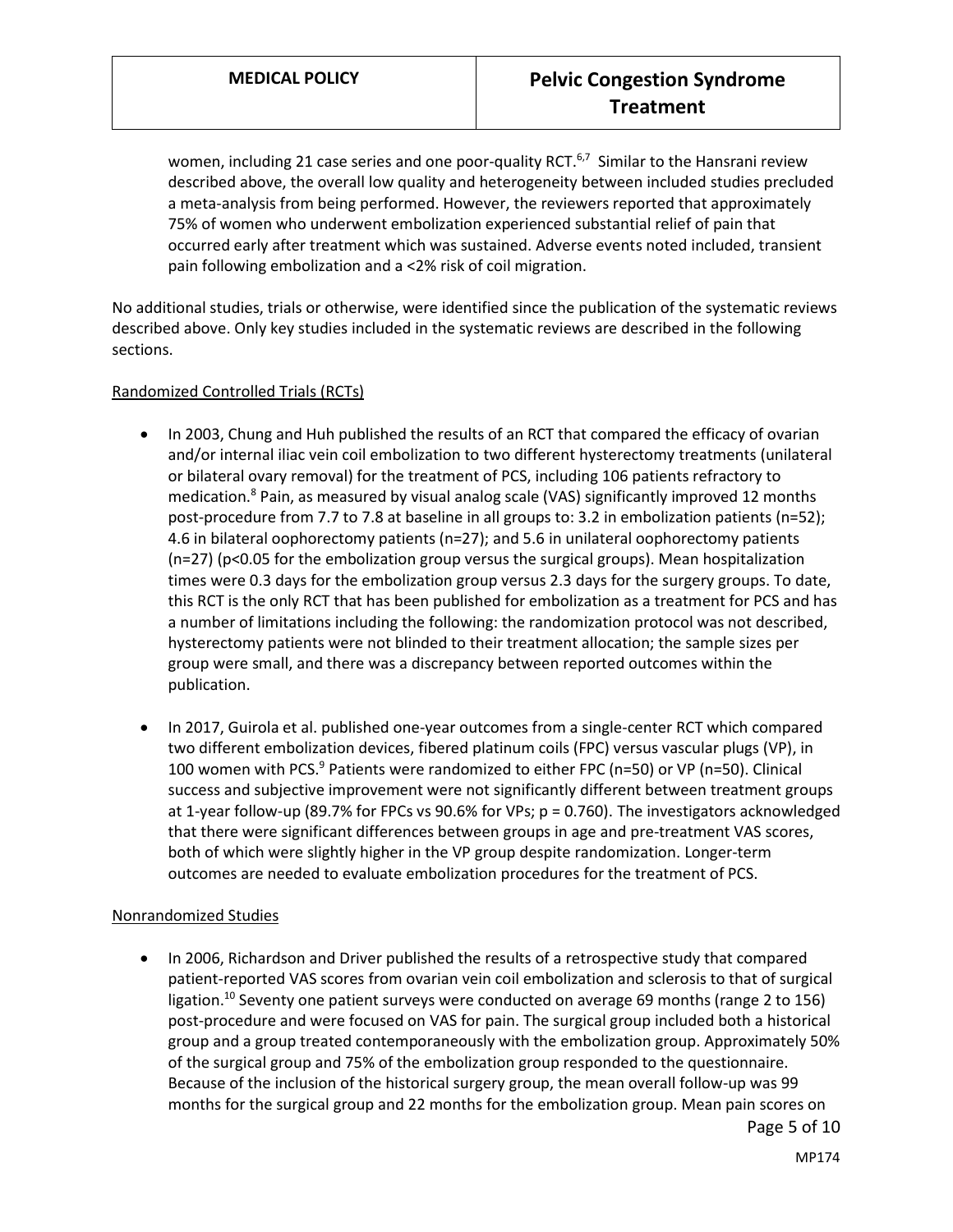VAS decreased significantly in both groups, from 6.5 to 4.0 at follow-up for embolization patients and from 6.8 to 4.0 for surgical patients; however, the difference between the treatment groups was not significant. There was also no difference in overall satisfaction with the procedure.

- In 2006, Kim et al. published the results of a large prospective case series of 127 patients; the majority of which had bilateral ovarian vein embolization using coils and sclerosant, with subsequent embolization of internal iliac veins with sclerosant alone.<sup>11</sup> At a mean follow-up of 45 months, 30 patients were lost to follow-up and the mean overall pain VAS score of the remaining patients had decreased from 7.6 to 2.9 (p<0.01). Treatment response was observed in 80/97 (83%) patients, while 13% of patients had no change and 4% had a worsening of symptoms post-treatment. Of patients with a treatment response, 64/80 (80%) reported significant improvement, 11 (14%) reported moderate improvement, and 5 (6%) reported only a slight improvement. In terms of adverse effects, two patients experienced migration of the coils that were retrieved with no lasting effects.
- In 2007, Kwon et al. published the results of a retrospectively analysis of 67 patients treated with coil embolization of ovarian veins using medical records and phone interviews.<sup>12</sup> At 45 months follow-up, the authors reported a clinical success rate of 82%; five patients reported complete absence of symptoms, 50 patients reported significant reduction in symptoms, 10 had no change, and 2 reported worsening of symptoms. Similar to the Kim study above, adverse event rates were low, with two patients experienced migration of the coils.
- Also in 2007, Creton et al. prospectively followed 24 patients treated with ovarian vein embolization using coils for 3 years.<sup>13</sup> The global symptom score (comprised of three 10-point VAS scores) decreased from 15.3 of a possible 30 points pre-treatment to 3.0 post-treatment. Improvement of symptoms was reported by all patients except one.
- In 2009, Asciutto et al. published the results of a small retrospective case series, including 35 patients with symptomatic PCS.<sup>14</sup> Patients were treated with coil embolization of the ovarian vein (n=28), internal iliac vein (n=5), or both (n=2) and followed up to three years. Patients with isolated ovarian vein incompetence treated with embolization had a significant improvement in symptoms (mean symptom score 5.2 pre-treatment versus 1.2 post-treatment; p<0.0001). Patients with isolated internal iliac vein incompetence who were treated with embolization also improved (mean symptom score 5.1 before and 2.1 after treatment) although the change was not statistically significant. In the two cases of combined ovarian vein and internal iliac vein, isolated embolization of the affected ovarian vein did not improve symptoms (mean score 5.2 pre-treatment versus 5.1 post-treatment), while coiling of subsequent iliac vein resulted in symptom reduction (mean score 5.6 pre-treatment versus 3.2 post-treatment); however, this did not reach statistical significance due to the small numbers of patients.

Additional prospective and retrospective case series have been published regarding the clinical outcomes of embolization therapy for patients with PCS.<sup>15-29</sup> However, these nonrandomized studies suffer from one or more of the following limitations:

- Small sample sizes
- Lack of comparator groups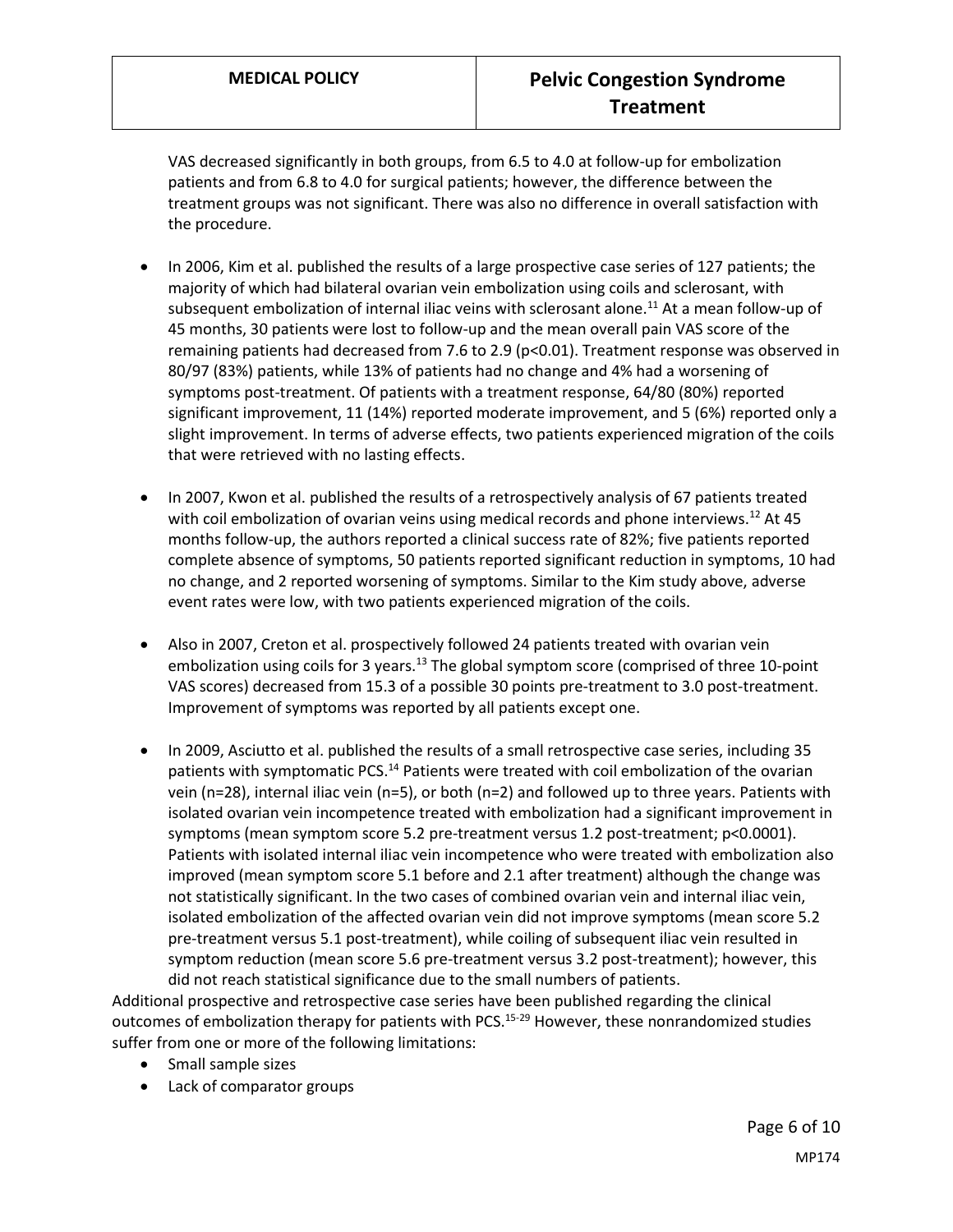- Retrospective study design
- Heterogeneity within and between studies with regards to:
	- o co-treatments
	- o patient selection
	- o outcomes evaluating treatment "success"

Well-designed RCTs with larger patient populations and longer-term outcomes are needed to further evaluate the efficacy of embolization procedures for treatment of PCS.

# **CLINICAL PRACTICE GUIDELINES**

Society for Vascular Surgery and the American Venous Forum

In 2011, the evidence-based clinical practice guidelines for the Society for Vascular Surgery and the American Venous Forum recommended the following:<sup>30</sup>

 Suggest treatment of pelvic congestion syndrome and pelvic varices with coil embolization, plugs, or transcatheter sclerotherapy, used alone or together. This recommendation was given a GRADE score of 2B: a weak recommendation indicating that the benefits closely balanced with risks and burden based on medium quality evidence.

## **CENTERS FOR MEDICARE & MEDICAID**

As of 4/15/2021, no Centers for Medicare & Medicaid (CMS) coverage guidance was identified which specifically addresses embolization or occlusion procedures as treatments for pelvic congestion syndrome. The National Coverage Determination (NCD) for Therapeutic Embolization (20.28)<sup>31</sup> addresses therapeutic embolization, but does not address pelvic congestion syndrome, therefore policy criteria apply to all lines of business.

## <span id="page-6-0"></span>**POLICY SUMMARY**

There is insufficient evidence to consistently show that embolization and other occlusion techniques improves chronic pelvic pain or other health outcomes for people with pelvic congestion syndrome (PCS) compared to other treatments. Comparative studies, ideally randomized trials, comparing embolization to other surgical and nonsurgical treatments for PCS are needed to determine the effectiveness of this treatment. In addition, there are no evidence-based clinical practice guidelines which strongly support embolization as a treatment of PCS. Therefore, occlusion techniques including but not limited to embolization of ovarian and/or internal iliac veins are considered investigational for the treatment of pelvic congestion syndrome.

## **INSTRUCTIONS FOR USE**

Company Medical Policies serve as guidance for the administration of plan benefits. Medical policies do not constitute medical advice nor a guarantee of coverage. Company Medical Policies are reviewed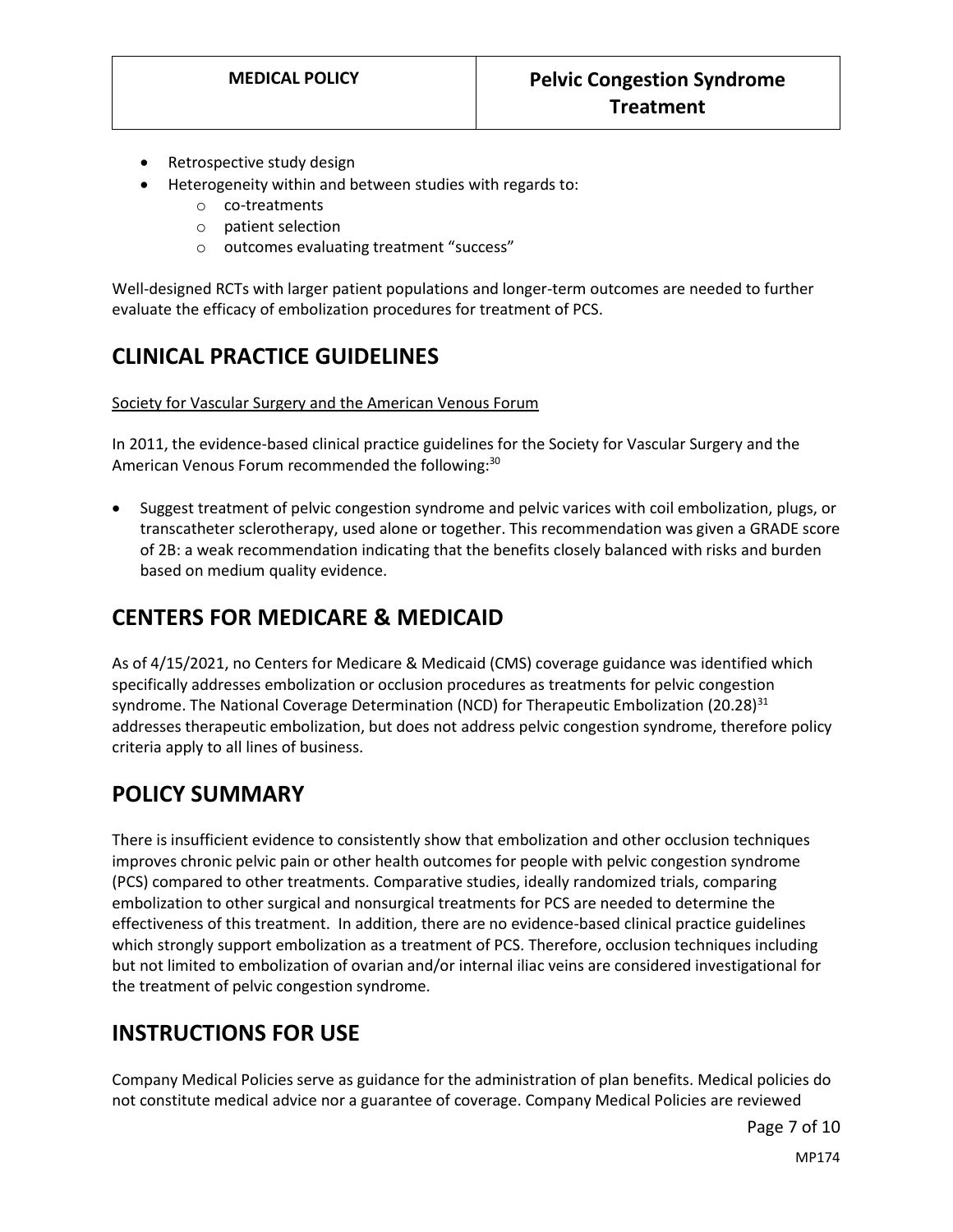annually and are based upon published, peer-reviewed scientific evidence and evidence-based clinical practice guidelines that are available as of the last policy update. The Companies reserve the right to determine the application of Medical Policies and make revisions to Medical Policies at any time. Providers will be given at least 60-days notice of policy changes that are restrictive in nature.

The scope and availability of all plan benefits are determined in accordance with the applicable coverage agreement. Any conflict or variance between the terms of the coverage agreement and Company Medical Policy will be resolved in favor of the coverage agreement.

# **REGULATORY STATUS**

### Mental Health Parity Statement

Coverage decisions are made on the basis of individualized determinations of medical necessity and the experimental or investigational character of the treatment in the individual case. In cases where medical necessity is not established by policy for specific treatment modalities, evidence not previously considered regarding the efficacy of the modality that is presented shall be given consideration to determine if the policy represents current standards of care.

### **REFERENCES**

- 1. ECRI Institute. Custom Rapid Responses. Ovarian Vein Embolization for Treating Pelvic Congestion Syndrome. Published: 4/7/2004. Updated: 12/29/2014. [https://www.ecri.org/components/Hotline/Pages/7214.aspx?tab=2.](https://www.ecri.org/components/Hotline/Pages/7214.aspx?tab=2) Accessed 4/15/2021.
- 2. National Comprehensive Cancer Network (NCCN) Guidelines. Breast Cancer. V.3.2019. Updated Sept 6, 2019. [https://www.nccn.org/professionals/physician\\_gls/pdf/breast.pdf.](https://www.nccn.org/professionals/physician_gls/pdf/breast.pdf) Accessed 11/19/2019.
- 3. Hayes Health Technology Assessment: Ovarian or Internal Iliac Vein Embolization for Treatment of Pelvic Congestion Syndrome. [https://evidence.hayesinc.com/report/dir.veinembolization4816.](https://evidence.hayesinc.com/report/dir.veinembolization4816) Published 2020. Accessed 4/15/2021.
- 4. Hansrani V, Abbas A, Bhandari S, Caress AL, Seif M, McCollum CN. Trans-venous occlusion of incompetent pelvic veins for chronic pelvic pain in women: a systematic review. *Eur J Obstet Gynecol Reprod Biol.* 2015;185:156-163[. https://www.ncbi.nlm.nih.gov/pubmed/25590499](https://www.ncbi.nlm.nih.gov/pubmed/25590499)
- 5. Mahmoud O, Vikatmaa P, Aho P, et al. Efficacy of endovascular treatment for pelvic congestion syndrome. *Journal of vascular surgery Venous and lymphatic disorders.* 2016;4(3):355-370. <https://www.ncbi.nlm.nih.gov/pubmed/27318059>
- 6. Champaneria R, Shah L, Moss J, et al. The relationship between pelvic vein incompetence and chronic pelvic pain in women: systematic reviews of diagnosis and treatment effectiveness. *Health Technol Assess.* 2016;20(5):1-108.<https://www.ncbi.nlm.nih.gov/pubmed/26789334>
- 7. Daniels JP, Champaneria R, Shah L, Gupta JK, Birch J, Moss JG. Effectiveness of Embolization or Sclerotherapy of Pelvic Veins for Reducing Chronic Pelvic Pain: A Systematic Review. *J Vasc Interv Radiol.* 2016;27(10):1478-1486 e1478[. https://www.ncbi.nlm.nih.gov/pubmed/27397619](https://www.ncbi.nlm.nih.gov/pubmed/27397619)
- 8. Chung M-H, Huh C-Y. Comparison of treatments for pelvic congestion syndrome. *The Tohoku journal of experimental medicine.* 2003;201(3):131-138.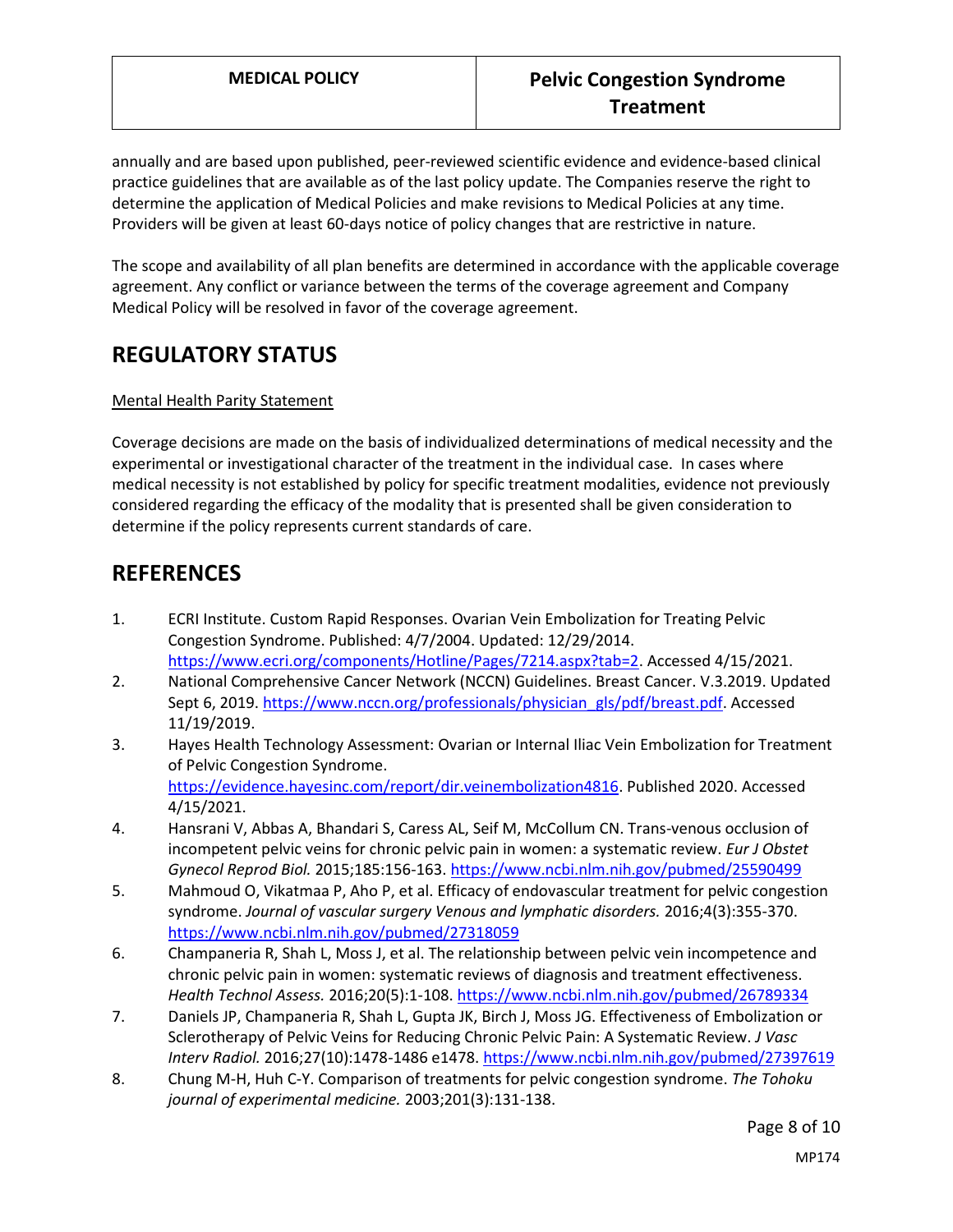- 9. Guirola JA, Sanchez-Ballestin M, Sierre S, Lahuerta C, Mayoral V, De Gregorio MA. A Randomized Trial of Endovascular Embolization Treatment in Pelvic Congestion Syndrome: Fibered Platinum Coils versus Vascular Plugs with 1-Year Clinical Outcomes. *J Vasc Interv Radiol.* 2018;29(1):45-53. <https://www.ncbi.nlm.nih.gov/pubmed/29174618>
- 10. Richardson G, Driver B. Ovarian vein ablation: coils or surgery? *Phlebology.* 2006;21(1):16-23.
- 11. Kim HS, Malhotra AD, Rowe PC, Lee JM, Venbrux AC. Embolotherapy for pelvic congestion syndrome: long-term results. *J Vasc Interv Radiol.* 2006;17(2 Pt 1):289-297.
- 12. Kwon SH, Oh JH, Ko KR, Park HC, Huh JY. Transcatheter ovarian vein embolization using coils for the treatment of pelvic congestion syndrome. *Cardiovascular and interventional radiology.*  2007;30(4):655-661.
- 13. Creton D, Hennequin L, Kohler F, Allaert FA. Embolisation of symptomatic pelvic veins in women presenting with non-saphenous varicose veins of pelvic origin - three-year follow-up. *European journal of vascular and endovascular surgery : the official journal of the European Society for Vascular Surgery.* 2007;34(1):112-117.
- 14. Asciutto G, Asciutto KC, Mumme A, Geier B. Pelvic venous incompetence: reflux patterns and treatment results. *European journal of vascular and endovascular surgery : the official journal of the European Society for Vascular Surgery.* 2009;38(3):381-386.
- 15. Marcelin C, Izaaryene J, Castelli M, et al. Embolization of ovarian vein for pelvic congestion syndrome with ethylene vinyl alcohol copolymer (Onyx((R))). *Diagn Interv Imaging.*  2017;98(12):843-848.<https://www.ncbi.nlm.nih.gov/pubmed/28647478>
- 16. Siqueira FM, Monsignore LM, Rosa ESJC, et al. Evaluation of embolization for periuterine varices involving chronic pelvic pain secondary to pelvic congestion syndrome. *Clinics (Sao Paulo).*  2016;71(12):703-708.<https://www.ncbi.nlm.nih.gov/pubmed/28076514>
- 17. Nasser F, Cavalcante RN, Affonso BB, Messina ML, Carnevale FC, de Gregorio MA. Safety, efficacy, and prognostic factors in endovascular treatment of pelvic congestion syndrome. *Int J Gynaecol Obstet.* 2014;125(1):65-68.<https://www.ncbi.nlm.nih.gov/pubmed/24486124>
- 18. Castenmiller PH, de Leur K, de Jong TE, van der Laan L. Clinical results after coil embolization of the ovarian vein in patients with primary and recurrent lower-limb varices with respect to vulval varices. *Phlebology.* 2013;28(5):234-238[. https://www.ncbi.nlm.nih.gov/pubmed/22442360](https://www.ncbi.nlm.nih.gov/pubmed/22442360)
- 19. Laborda A, Medrano J, de Blas I, Urtiaga I, Carnevale FC, de Gregorio MA. Endovascular treatment of pelvic congestion syndrome: visual analog scale (VAS) long-term follow-up clinical evaluation in 202 patients. *Cardiovascular and interventional radiology.* 2013;36(4):1006-1014. <https://www.ncbi.nlm.nih.gov/pubmed/23456353>
- 20. Tinelli A, Prudenzano R, Torsello M, et al. Suprapubic percutaneous sclero-embolization of symptomatic female pelvic varicocele under local anesthesia. *Eur Rev Med Pharmacol Sci.*  2012;16(1):111-117[. https://www.ncbi.nlm.nih.gov/pubmed/22338556](https://www.ncbi.nlm.nih.gov/pubmed/22338556)
- 21. Mallios A, Laurian C, Houbballah R, Gigou F, Marteau V. Curative treatment of pelvic arteriovenous malformation--an alternative strategy: transvenous intra-operative embolisation. *European journal of vascular and endovascular surgery : the official journal of the European Society for Vascular Surgery.* 2011;41(4):548-553. <https://www.ncbi.nlm.nih.gov/pubmed/21277234>
- 22. Gandini R, Chiocchi M, Konda D, Pampana E, Fabiano S, Simonetti G. Transcatheter foam sclerotherapy of symptomatic female varicocele with sodium-tetradecyl-sulfate foam. *Cardiovascular and interventional radiology.* 2008;31(4):778-784. <https://www.ncbi.nlm.nih.gov/pubmed/18172712>